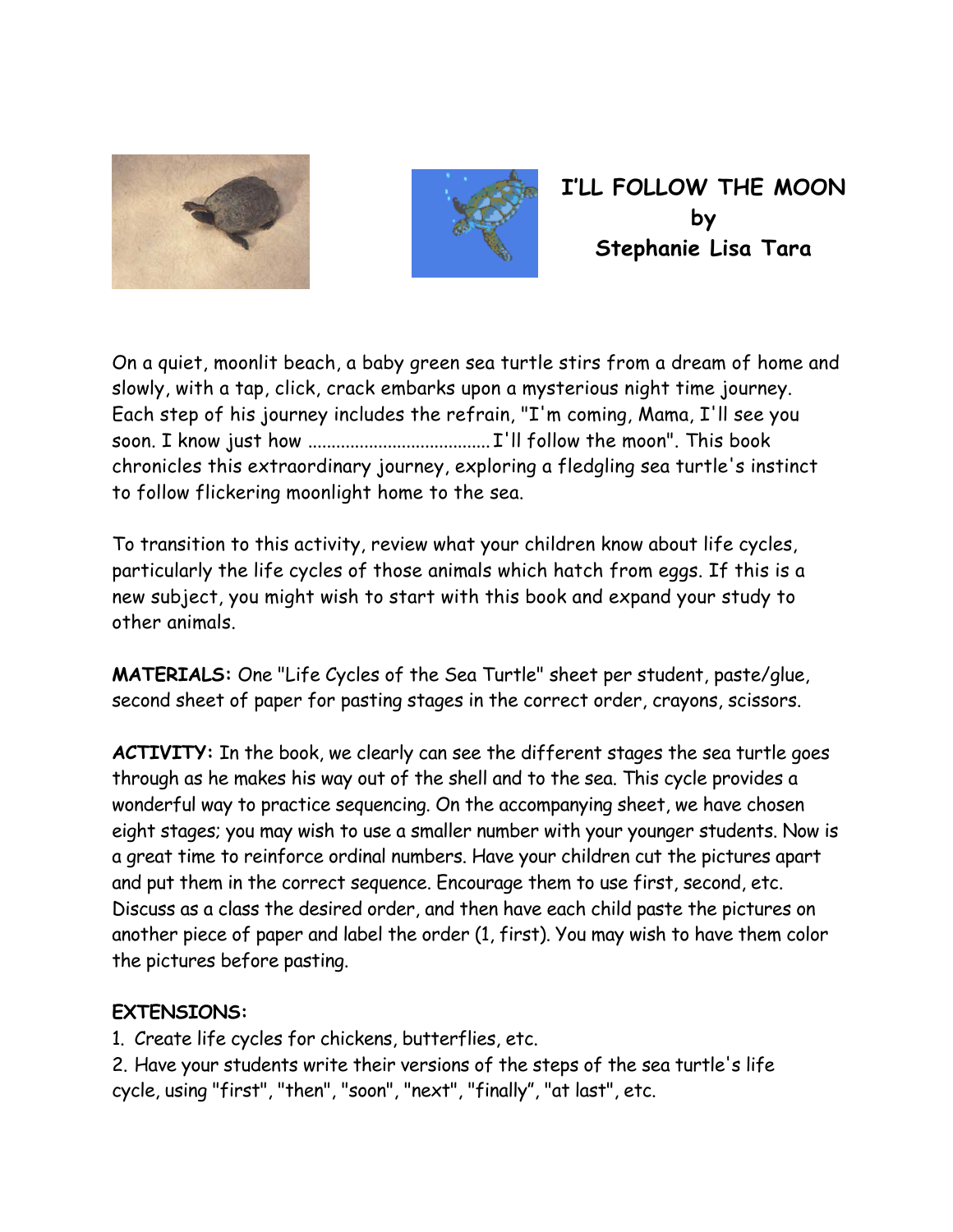**TEACHER NOTES:** On the "Life Cycle of the Sea Turtle" sheet, the numbers on the sides of the sheet tell the correct order for sequencing. Please make two copies and cover up the numbers for the students or use them for a number recognition activity.

**STANDARDS: BSL:** 1.2, 1.5, 1.11, 4.1, 5.1, 5.2, 5.3, 5.4, 9.3, 9.7, 12.3 **NCTM**: 2a, 3b, 4d, 6a, 6b, 6c, 9b, 13a, 13b **SCS:** C1, C2, C3

Tara, Stephanie Lisa. I'll Follow the Moon. Illus. by Lee Edward Fodi. Dallas, TX: Brown Books, c2005. ISBN#1-9332-8513-3.